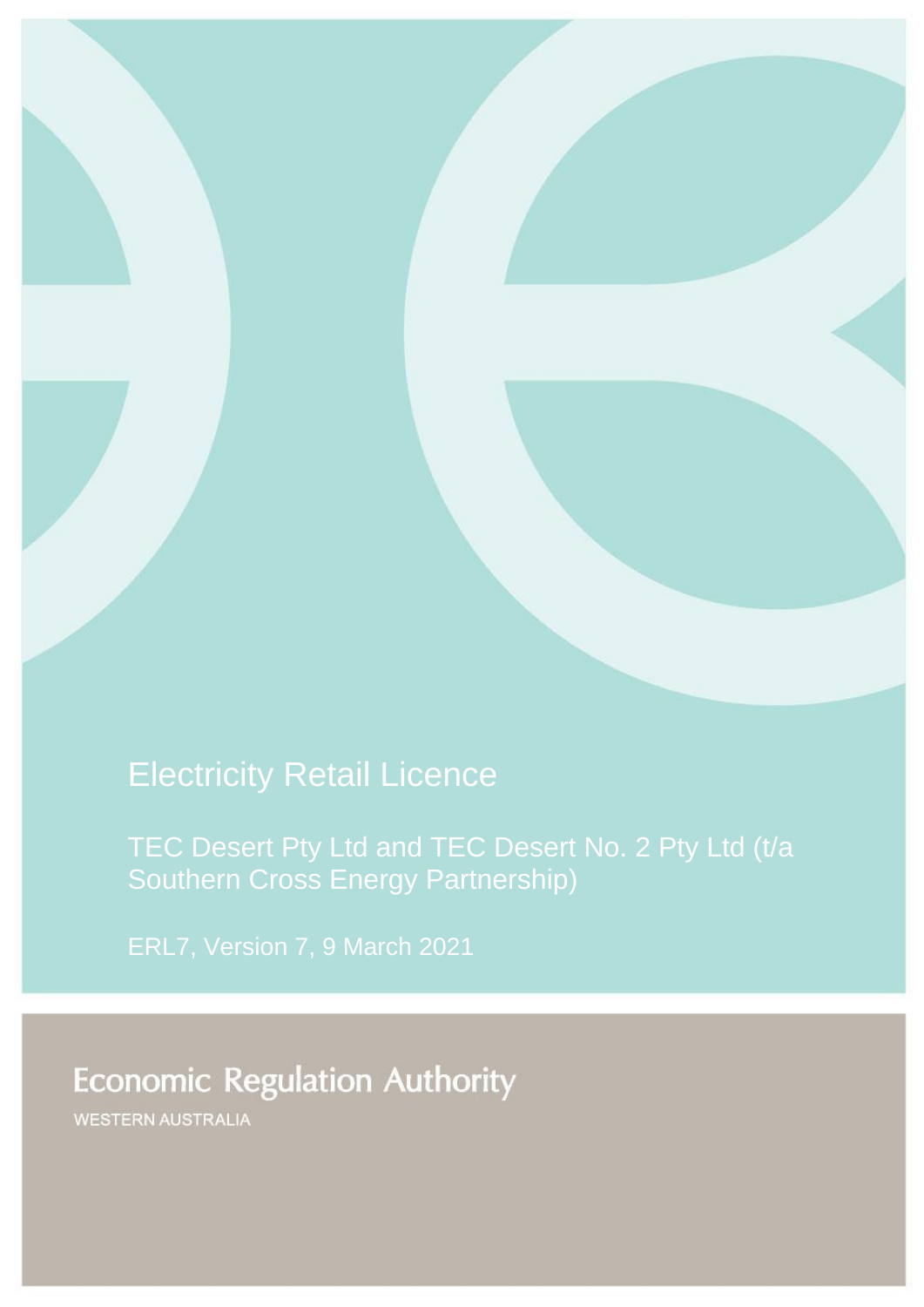### *ELECTRICITY INDUSTRY ACT 2004 (WA)*

<span id="page-1-0"></span>

| Licensee Name:         | TEC Desert Pty Ltd and TEC Desert No. 2 Pty Ltd (t/a<br>Southern Cross Energy Partnership) |
|------------------------|--------------------------------------------------------------------------------------------|
|                        | ABN 79 271 003 656                                                                         |
| Licence Area:          | The area set out in the plan referred to in clause 2.5.                                    |
| Licence Number:        | ERL7                                                                                       |
| Commencement Date:     | 30 June 2006                                                                               |
| <b>Version Number:</b> | 7                                                                                          |
| Version Date:          | 9 March 2021                                                                               |
| <b>Expiry Date:</b>    | 8 March 2036                                                                               |

Signed by the Chair of the Economic Regulation Authority

8 March 2021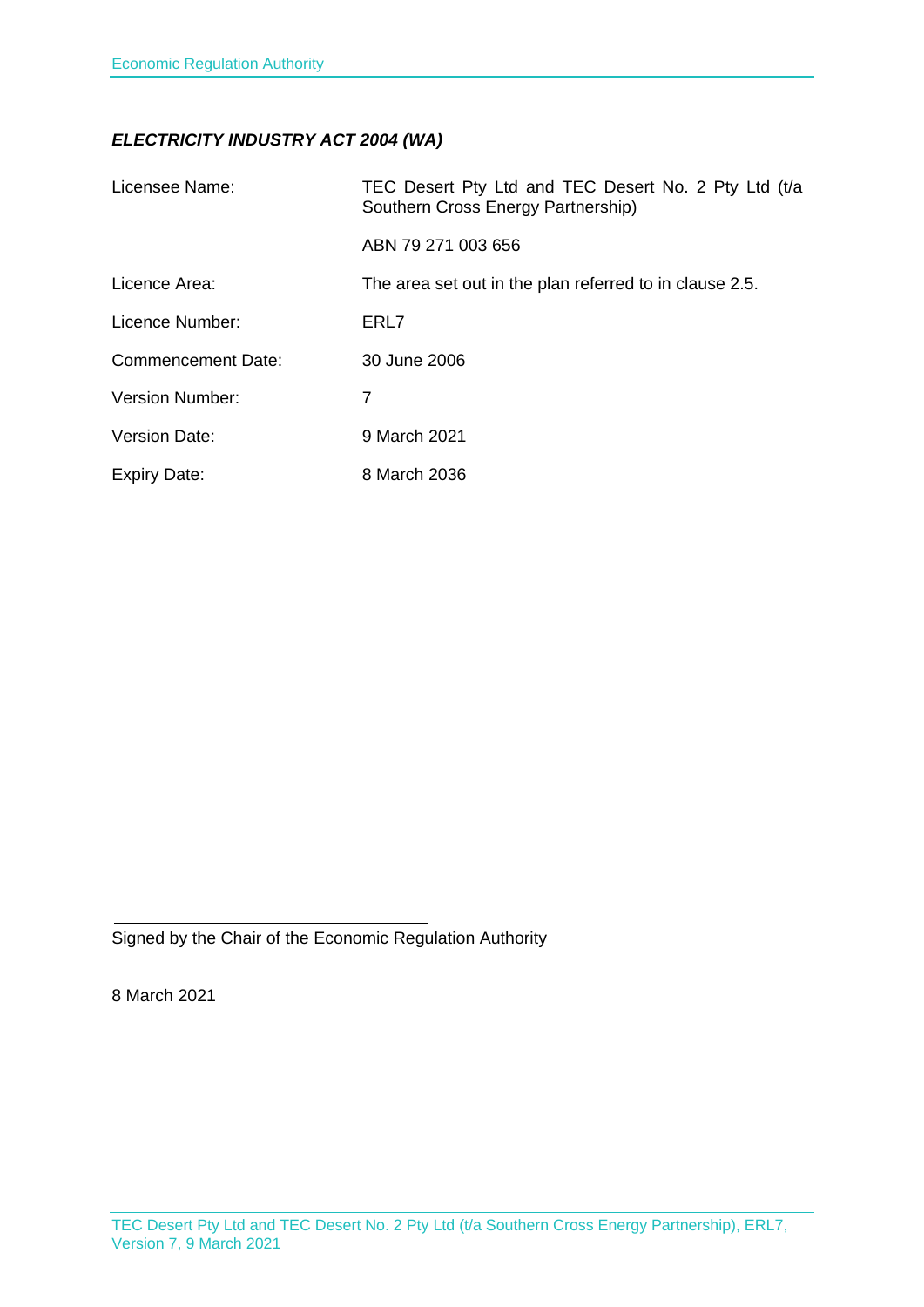### **Index**

| 1. | DEFINITIONS AND INTERPRETATION     |                                                       | 4               |
|----|------------------------------------|-------------------------------------------------------|-----------------|
|    | 1.1                                | <b>Definitions</b>                                    | 4               |
|    | 1.2                                | Interpretation                                        | 6               |
| 2. |                                    | <b>LICENCE AUTHORISATION</b>                          | 6               |
|    | 2.1                                | Activities authorised under this licence              | 6               |
|    | 2.2                                | <b>Commencement date</b>                              | $\overline{7}$  |
|    | 2.3                                | <b>Expiry date</b>                                    | $\overline{7}$  |
|    | 2.4                                | <b>Term</b>                                           | $\overline{7}$  |
|    | 2.5                                | Licence area                                          | $\overline{7}$  |
| 3. |                                    | <b>LICENCE ADMINISTRATION</b>                         | $\overline{7}$  |
|    | 3.1                                | Amendment of licence by the licensee                  | $\overline{7}$  |
|    | 3.2                                | Amendment of licence by the ERA                       | 7               |
|    | 3.3                                | <b>Transfer of licence</b>                            | 8               |
|    | 3.4                                | <b>Renewal of licence</b>                             | 8               |
|    | 3.5                                | <b>Cancellation of licence</b>                        | 8               |
|    | 3.6                                | <b>Surrender of licence</b>                           | 8               |
|    | 3.7                                | <b>Notices</b>                                        | 8               |
|    | 3.8                                | <b>Publishing information</b>                         | 9               |
|    | 3.9                                | <b>Review of the ERA's decisions</b>                  | 9               |
| 4. | <b>GENERAL LICENCE OBLIGATIONS</b> |                                                       | 9               |
|    | 4.1                                | <b>Compliance with applicable legislation</b>         | 9               |
|    | 4.2                                | <b>Fees</b>                                           | 10              |
|    | 4.3                                | <b>Accounting records</b>                             | 10              |
|    | 4.4                                | Reporting a change in circumstances                   | 10              |
|    | 4.5                                | <b>Provision of information</b>                       | 10              |
| 5. |                                    | <b>AUDITS AND PERFORMANCE REPORTING OBLIGATIONS</b>   | 10              |
|    | 5.1                                | Asset management system                               | 10              |
|    | 5.2                                | Individual performance standards                      | 11              |
|    | 5.3                                | <b>Performance audit</b>                              | 11              |
| 6. |                                    | <b>CUSTOMERS</b>                                      | 11              |
|    | 6.1                                | <b>Approved Scheme</b>                                | 11              |
|    | 6.2                                | <b>Determination of Default Supplier</b>              | 11              |
|    | 6.3                                | <b>Marketers</b>                                      | 11              |
|    | 6.4                                | <b>Customer Contracts</b>                             | 12 <sub>2</sub> |
|    | 6.5                                | <b>Amending the Standard Form Contract</b>            | 12 <sup>2</sup> |
|    | 6.6                                | Directions by the ERA to amend Standard Form Contract | 12              |
|    | 6.7                                | <b>Supplier of Last Resort</b>                        | 12 <sub>2</sub> |
|    | 6.8                                | <b>Notification of Default Supply</b>                 | 12 <sup>2</sup> |
|    | 6.9                                | <b>Priority Restoration Register</b>                  | 12 <sub>2</sub> |
|    |                                    | <b>Schedule 1 - Additional Licence Clauses</b>        | 13              |
|    |                                    | <b>Schedule 2 - Licence Area Plans</b>                | 14              |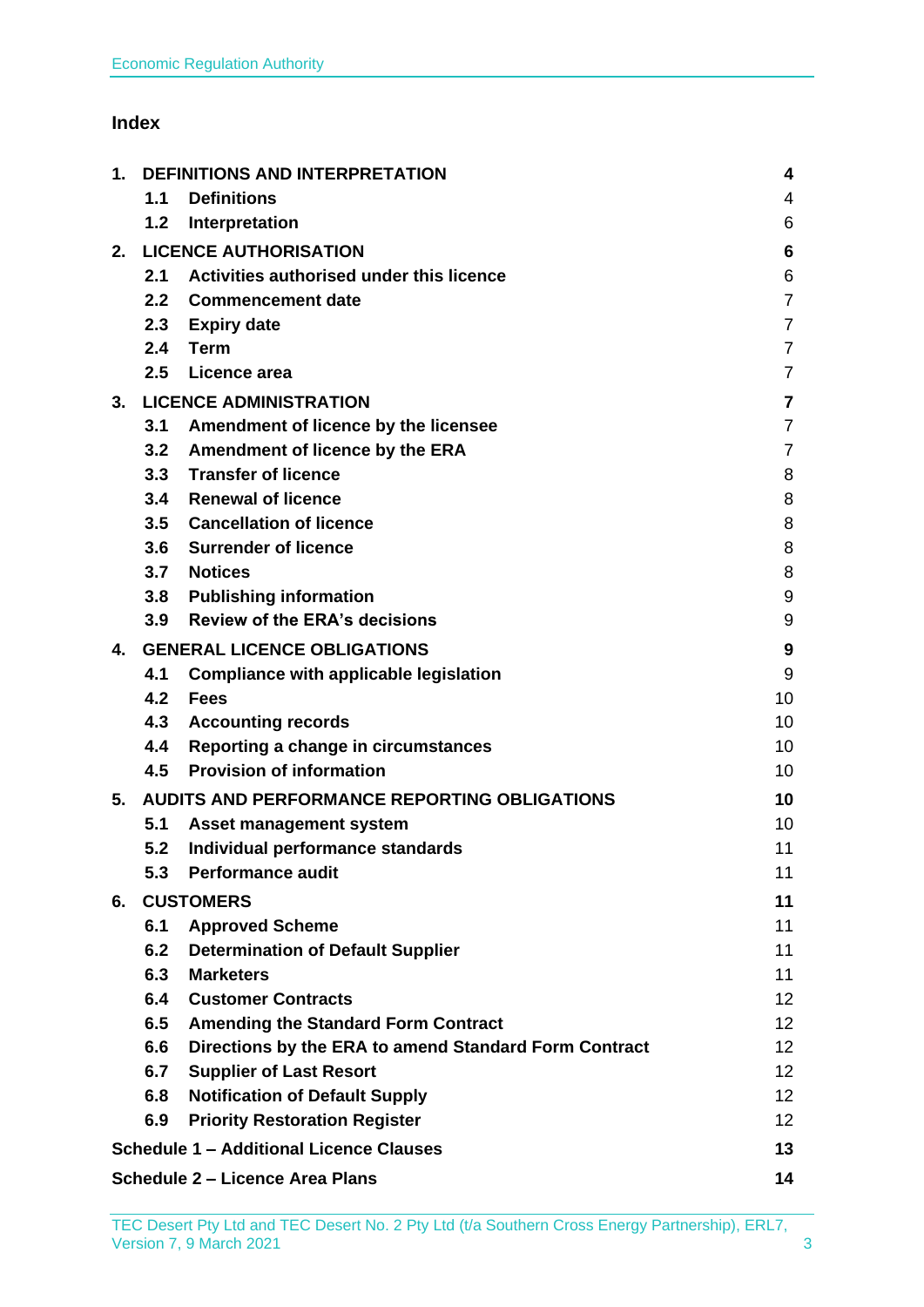#### <span id="page-3-0"></span>**1. DEFINITIONS AND INTERPRETATION**

#### <span id="page-3-1"></span>**1.1 Definitions**

1.1.1 In this *licence*, the following definitions apply unless the context otherwise requires:

*Act* means the *Electricity Industry Act 2004* (WA).

#### *applicable legislation* means:

- (a) the *Act*; and
- (b) the *Regulations* and the *Codes*.

*approved scheme* means a scheme approved under section 92 of the *Act.* 

*business day* means a day which is not a Saturday, Sunday or a Public Holiday in Western Australia.

*Code* means:

- (a) the *Code of Conduct for the Supply of Electricity to Small Use Customers 2018*;
- (b) the *Electricity Industry (Customer Transfer) Code 2016*;
- (c) the *Electricity Industry (Metering) Code 2012*;
- (d) Not Used

*commencement date* means the date the *licence* was first granted by the *ERA* being the date specified in clause 2.2.

*connection point* has the meaning given to that term in regulation 35 of the *[Electricity](http://www.slp.wa.gov.au/legislation/statutes.nsf/main_mrtitle_1345_homepage.html)  [Industry \(Customer Contracts\)](http://www.slp.wa.gov.au/legislation/statutes.nsf/main_mrtitle_1345_homepage.html) Regulations 2005*.

*customer* has the meaning given to that term in section 3 of the *Act*.

*default supplier* has the meaning given to that term in regulation 35 of the *Electricity [Industry \(Customer Contracts\) Regulations 2005.](http://www.slp.wa.gov.au/legislation/statutes.nsf/main_mrtitle_1345_homepage.html)*

*distribution system* has the meaning given to that term in section 3 of the *Act*.

*electricity* has the meaning given to that term in section 3 of the *Act*.

*electricity marketing agent* has the meaning given to that term in section 78 of the *Act*.

*electronic means* means:

- (a) the internet;
- (b) email, being:
	- (i) in relation to the *ERA*, the *ERA's* email address as notified to the *licensee*; and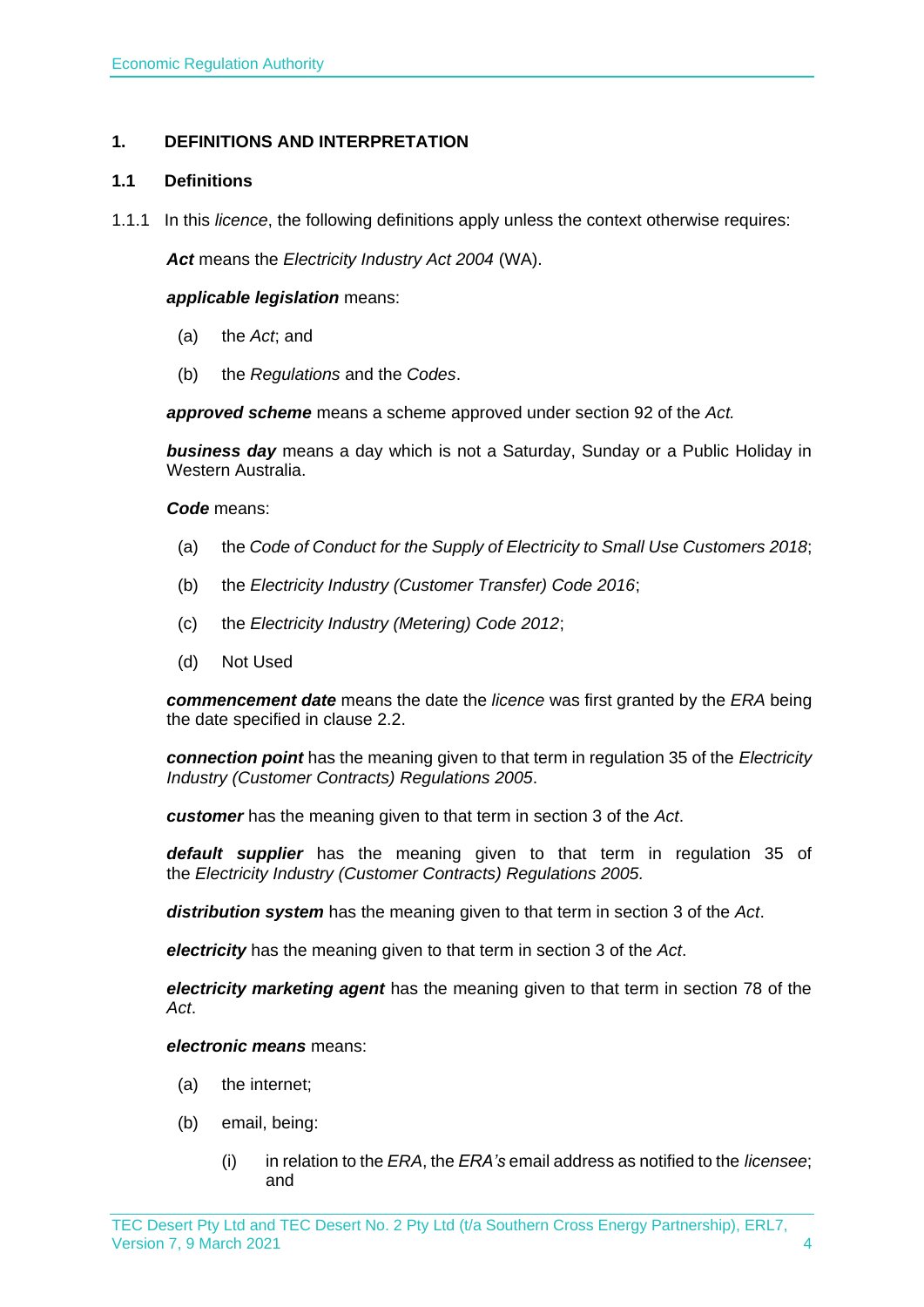- (ii) in relation to the *licensee*, the email address specified in the *licence* application or other such email address as notified in writing to the *ERA;* or
- (iii) any other similar means,

but does not include facsimile or telephone.

*ERA* means the Economic Regulation Authority.

*expiry date* means the date specified in clause 2.3*.*

*individual performance standards* mean any standards prescribed by the *ERA* for an individual *licensee* pursuant to clause 5.2 of the *licence*.

#### *licence* means:

- (a) this document (excluding the title page and the second page of this document);
- (b) any Schedules to this document; and
- (c) any individual *performance standards* approved by the *ERA* pursuant to clause 5.2.

*licence area* is the area stated in clause 2.5 of this *licence*.

*licensee* means TEC Desert Pty Ltd and TEC Desert No. 2 Pty Ltd (t/a Southern Cross Energy Partnership), ABN 79 271 003 656.

*non-standard contract* has the meaning given to that term in section 47 of the *Act.* 

*notice* means a written notice, agreement, consent, direction, representation, advice, statement or other communication required or given pursuant to, or in connection with, this *licence*.

*performance audit* means an audit of the effectiveness of measures taken by the *licensee* to meet the *performance criteria* in this *licence*.

#### *performance criteria* means:

- (a) the terms and conditions of the *licence*; and
- (b) any other relevant matter in connection with the *applicable legislation* that the *ERA* determines should form part of the *performance audit*.

**publish** in relation to a report or information means either:

- (a) posting the report or information on the *licensee's* website; or
- (b) sending the report or information to the *ERA* to be published on the *ERA's* website.

#### *Regulations* means:

(a) *Economic Regulation Authority (Licensing Funding) Regulations 2014*;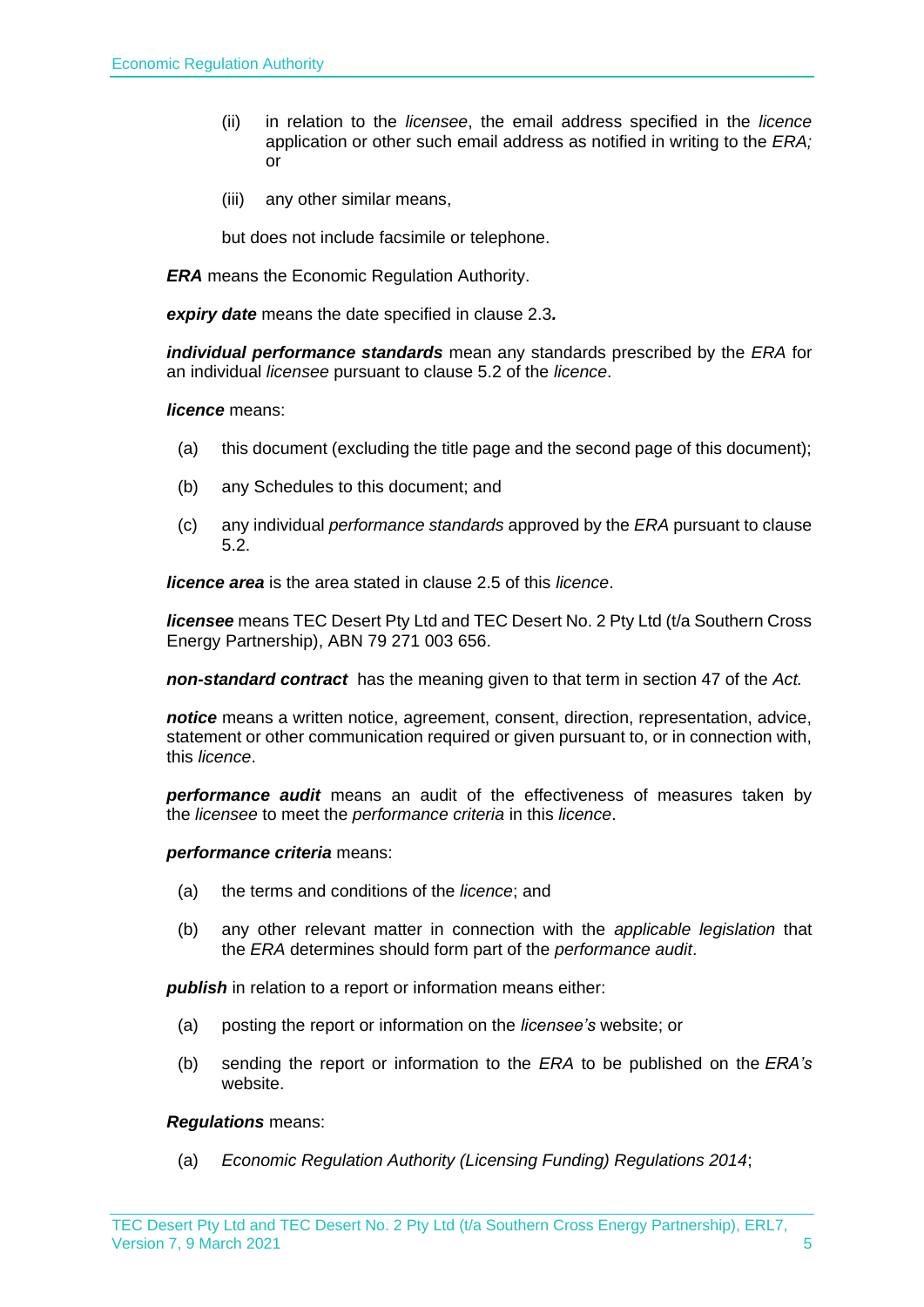- (b) *Electricity Industry (Code of Conduct) Regulations 2005*;
- (c) *Electricity Industry (Customer Contracts) Regulations 2005*;
- (d) *Electricity Industry (Licence Conditions) Regulations 2005*;
- (e) Not Used
- (f) *Electricity Industry (Ombudsman Scheme) Regulations 2005.*

*related body corporate* has the meaning given to that term in section 50 of the *Corporations Act 2001 (Cwth)*.

*reviewable decision* means a decision by the *ERA* pursuant to:

- (a) clause 3.8.3;
- (b) Not Used
- (c) Not Used
- (d) clause 5.2.2;
- (e) clause 5.3.2; or
- (f) clause 5.3.4,

of this *licence*.

*small use customer* has the same meaning as the meaning given to "customer" in section 47 of the *Act*.

*standard form contract* has the meaning given to that term in section 47 of the *Act*.

*supplier of last resort* has the meaning given to that term in section 69(1) of the *Act*.

*supply* has the meaning given to that term in section 3 of the *Act*.

*transmission system* has the meaning given to that term in section 3 of the *Act*.

*version date* means the date on which the *licence* was last amended pursuant to clause 3.1 or clause 3.2.

#### <span id="page-5-0"></span>**1.2 Interpretation**

1.2.1 A reference in this *licence* to any *applicable legislation* includes, unless the context otherwise requires, any statutory modification, amendment, replacement or re-enactment of that *applicable legislation.*

#### <span id="page-5-1"></span>**2. LICENCE AUTHORISATION**

#### <span id="page-5-2"></span>**2.1 Activities authorised under this licence**

2.1.1 The *licensee* is granted a *licence* for the *licence area* to sell *electricity* to *customers,*  excluding *small use customers,* in accordance with the terms and conditions of this *licence.*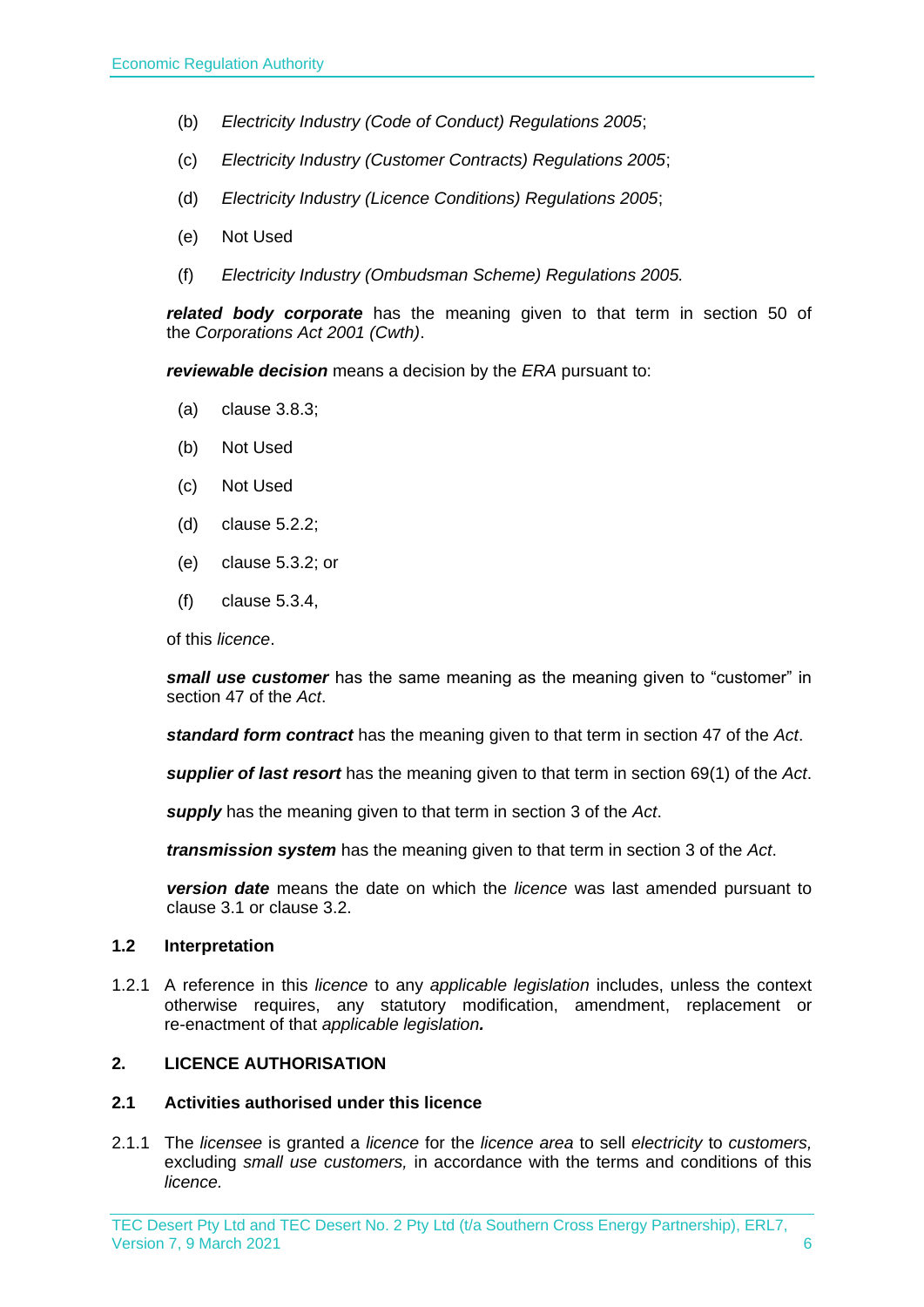#### <span id="page-6-0"></span>**2.2 Commencement date**

- 2.2.1 30 June 2006
- <span id="page-6-1"></span>**2.3 Expiry date**
- 2.3.1 8 March 2036
- <span id="page-6-2"></span>**2.4 Term [Section 15 of the Act]**
- 2.4.1 This *licence* commences on the *commencement date* and continues until the earlier of:
	- (a) the cancellation of the *licence* pursuant to clause 3.5 of this *licence*;
	- (b) the surrender of the *licence* pursuant to clause 3.6 of this *licence*; or
	- (c) the *expiry date*.

#### <span id="page-6-3"></span>**2.5 Licence area**

2.5.1 The *licence area* is set out in plan(s):

ERA-EL-097(B)

2.5.2 The *licence area* plan(s) is provided in Schedule 2.

#### <span id="page-6-4"></span>**3. LICENCE ADMINISTRATION**

- <span id="page-6-5"></span>**3.1 Amendment of licence by the licensee [Section 21 of the Act]**
- 3.1.1 The *licensee* may apply to the *ERA* to amend the *licence* in accordance with the *Act.*

#### <span id="page-6-6"></span>**3.2 Amendment of licence by the ERA [Section 22 of the Act]**

- 3.2.1 Subject to any *applicable legislation*, the *ERA* may amend the *licence* at any time in accordance with this clause.
- 3.2.2 Before amending the *licence* under clause 3.2.1, the *ERA* must:
	- (a) provide the *licensee* with written *notice* of the proposed amendments under consideration by the *ERA*;
	- (b) allow 15 *business days* for the *licensee* to make submissions on the proposed amendments; and
	- (c) take into consideration those submissions.
- 3.2.3 This clause also applies to the substitution of the existing *licence*.
- 3.2.4 For avoidance of doubt, the *licensee* will not have to pay a fee for amendments under clause 3.2.1.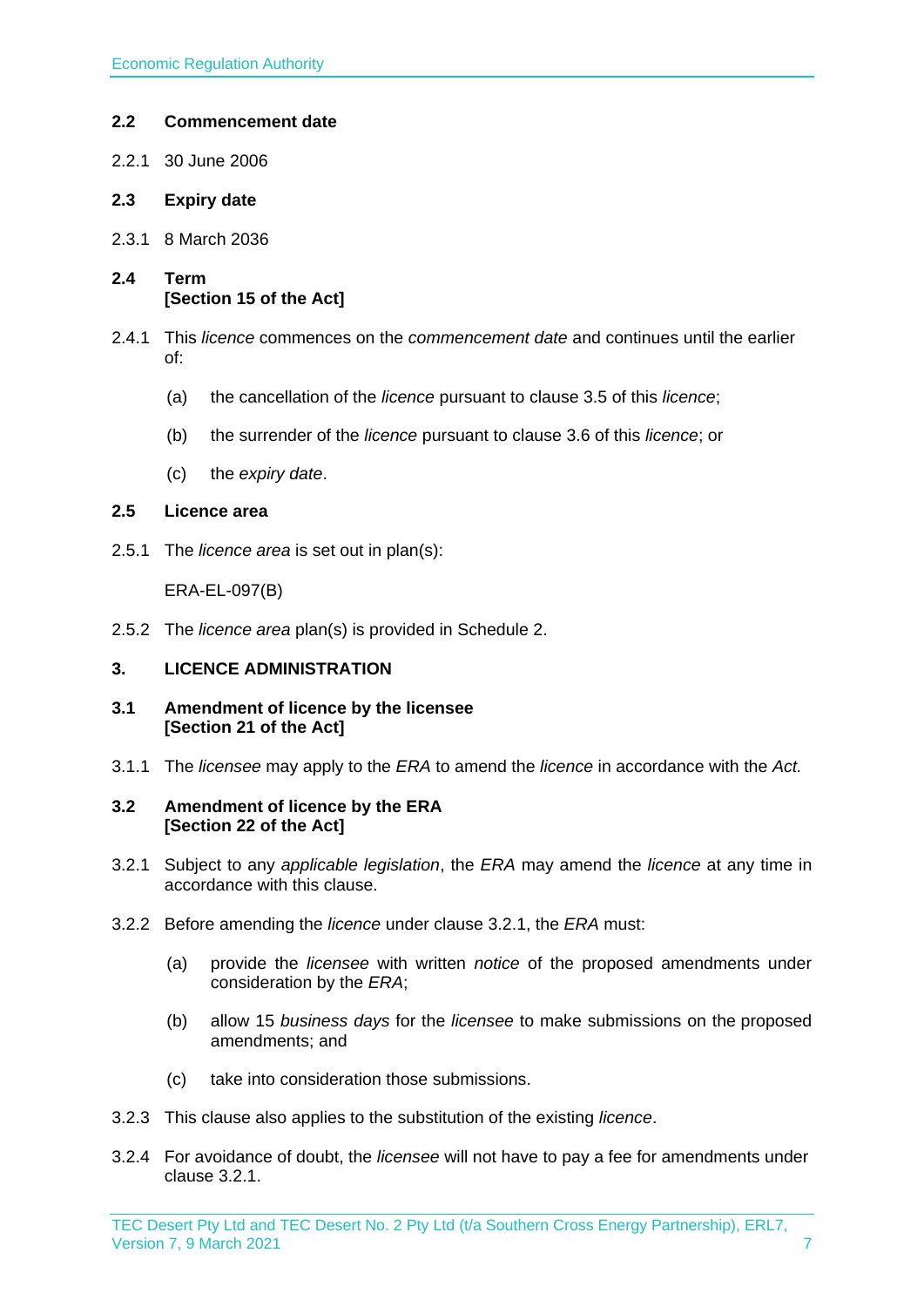#### <span id="page-7-0"></span>**3.3 Transfer of licence [Section 18 of the Act]**

3.3.1 This *licence* may be transferred only in accordance with the *Act.*

#### <span id="page-7-1"></span>**3.4 Renewal of licence [Section 16 of the Act]**

3.4.1 This *licence* may be renewed only in accordance with the *Act*.

#### <span id="page-7-2"></span>**3.5 Cancellation of licence [Section 35 of the Act]**

3.5.1 This *licence* may be cancelled only in accordance with the *Act*.

#### <span id="page-7-3"></span>**3.6 Surrender of licence [Schedule 1 of the Act]**

- 3.6.1 The *licensee* may only surrender the *licence* pursuant to this clause 3.6.
- 3.6.2 If the *licensee* intends to surrender the *licence* the *licensee* must, by *notice* in writing to the *ERA*:
	- (a) set out the date that the *licensee* wishes the surrender of the *licence* to be effective; and
	- (b) set out the reasons why the *licensee* wishes to surrender the *licence*, including the reasons why it would not be contrary to the public interest for the surrender of the *licence* to be effective on the date set out in the *notice*.
- 3.6.3 Upon receipt of the *notice* from the *licensee* pursuant to clause 3.6.2, the *ERA* will publish the *notice*.
- 3.6.4 Notwithstanding clause 3.6.2, the surrender of the *licence* will only take effect on the later of the day that:
	- (a) the *ERA* publishes a *notice* of the surrender in the Western Australian Government Gazette, such date to be at the discretion of the *ERA*; and
	- (b) the *licensee* hands back the *licence* to the *ERA*.
- 3.6.5 The *licensee* will not be entitled to a refund of any fees by the *ERA*.

#### <span id="page-7-4"></span>**3.7 Notices**

- 3.7.1 Unless otherwise specified, all *notices* must be in writing.
- 3.7.2 A *notice* will be regarded as having been sent and received:
	- (a) when delivered in person to the addressee; or
	- (b) three *business days* after the date of posting if the *notice* is posted in Western Australia; or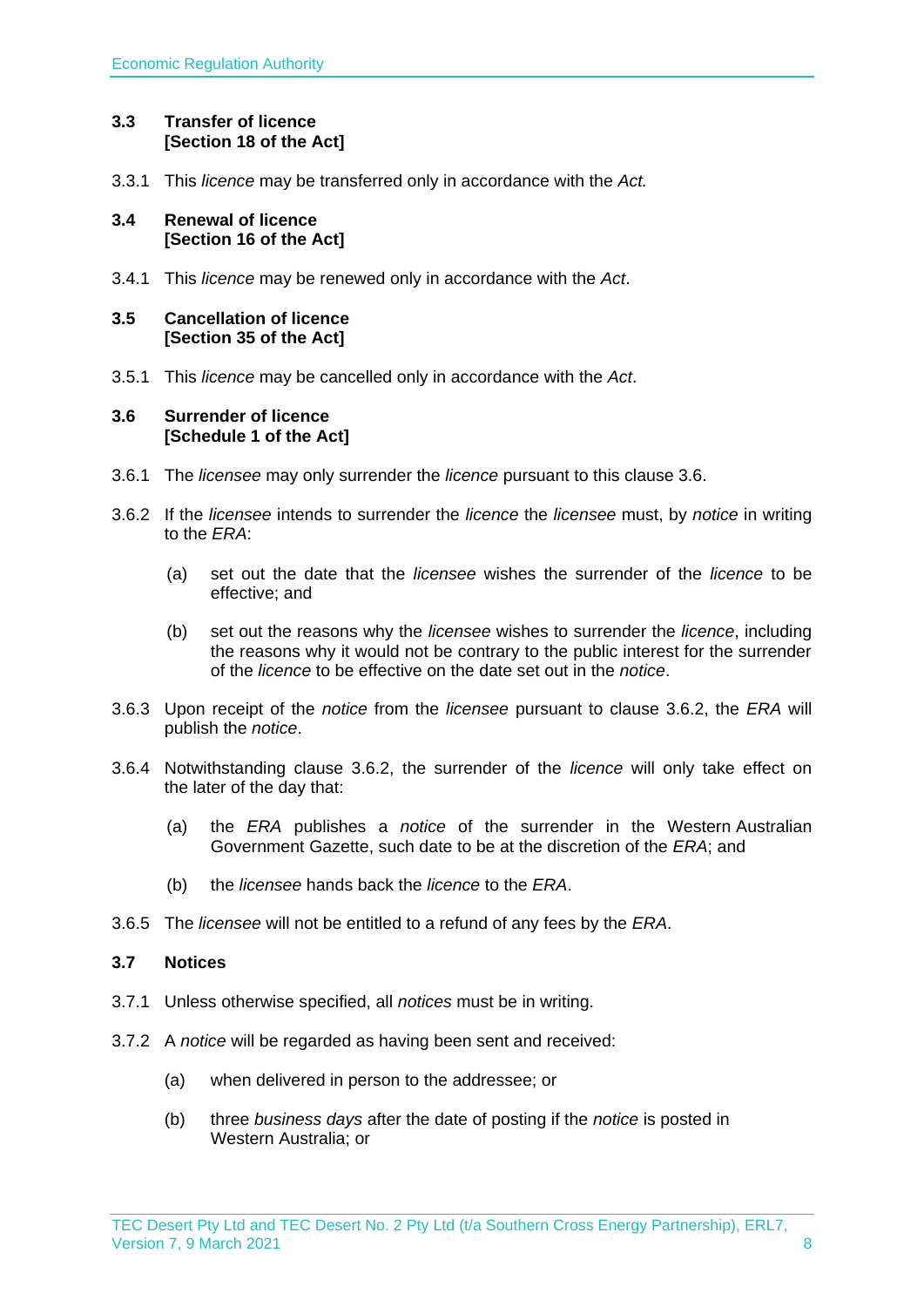- (c) five *business days* after the date of posting if the *notice* is posted outside Western Australia; or
- (d) if sent by facsimile when, according to the sender's transmission report, the *notice* has been successfully received by the addressee; or
- (e) if sent by *electronic means* when, according to the sender's electronic record, the *notice* has been successfully sent to the addressee.

#### <span id="page-8-0"></span>**3.8 Publishing information**

- 3.8.1 The *ERA* may direct the *licensee* to *publish*, within a specified timeframe, any information it considers relevant in connection with the *licensee* or the performance by the *licensee* of its obligations under this *licence*.
- 3.8.2 Subject to clause 3.8.3, the *licensee* must *publish* the information referred to in clause 3.8.1.
- 3.8.3 If the *licensee* considers that the information is confidential it must:
	- (a) immediately notify the *ERA*; and
	- (b) seek a review of the *ERA's* decision in accordance with clause 3.9.
- 3.8.4 Once it has reviewed the decision, the *ERA* will direct the *licensee* in accordance with the review to:
	- (a) *publish* the information;
	- (b) *publish* the information with the confidential information removed or modified; or
	- (c) not *publish* the information.

#### <span id="page-8-1"></span>**3.9 Review of the ERA's decisions**

- 3.9.1 The *licensee* may seek a review of a *reviewable decision* by the *ERA* pursuant to this *licence* in accordance with the following procedure:
	- (a) the *licensee* shall make a submission on the subject of the *reviewable decision* within 10 *business days* (or other period as approved by the *ERA*) of the decision; and
	- (b) the *ERA* will consider the submission and provide the *licensee* with a written response within 20 *business days*.
- 3.9.2 For avoidance of doubt, this clause does not apply to a decision of the *ERA* pursuant to the *Act*, nor does it restrict the *licensee's* right to have a decision of the *ERA* reviewed in accordance with the *Act*.

#### <span id="page-8-2"></span>**4. GENERAL LICENCE OBLIGATIONS**

#### <span id="page-8-3"></span>**4.1 Compliance with applicable legislation**

4.1.1 Subject to any modifications or exemptions granted pursuant to the *Act*, the *licensee* must comply with any *applicable legislation*.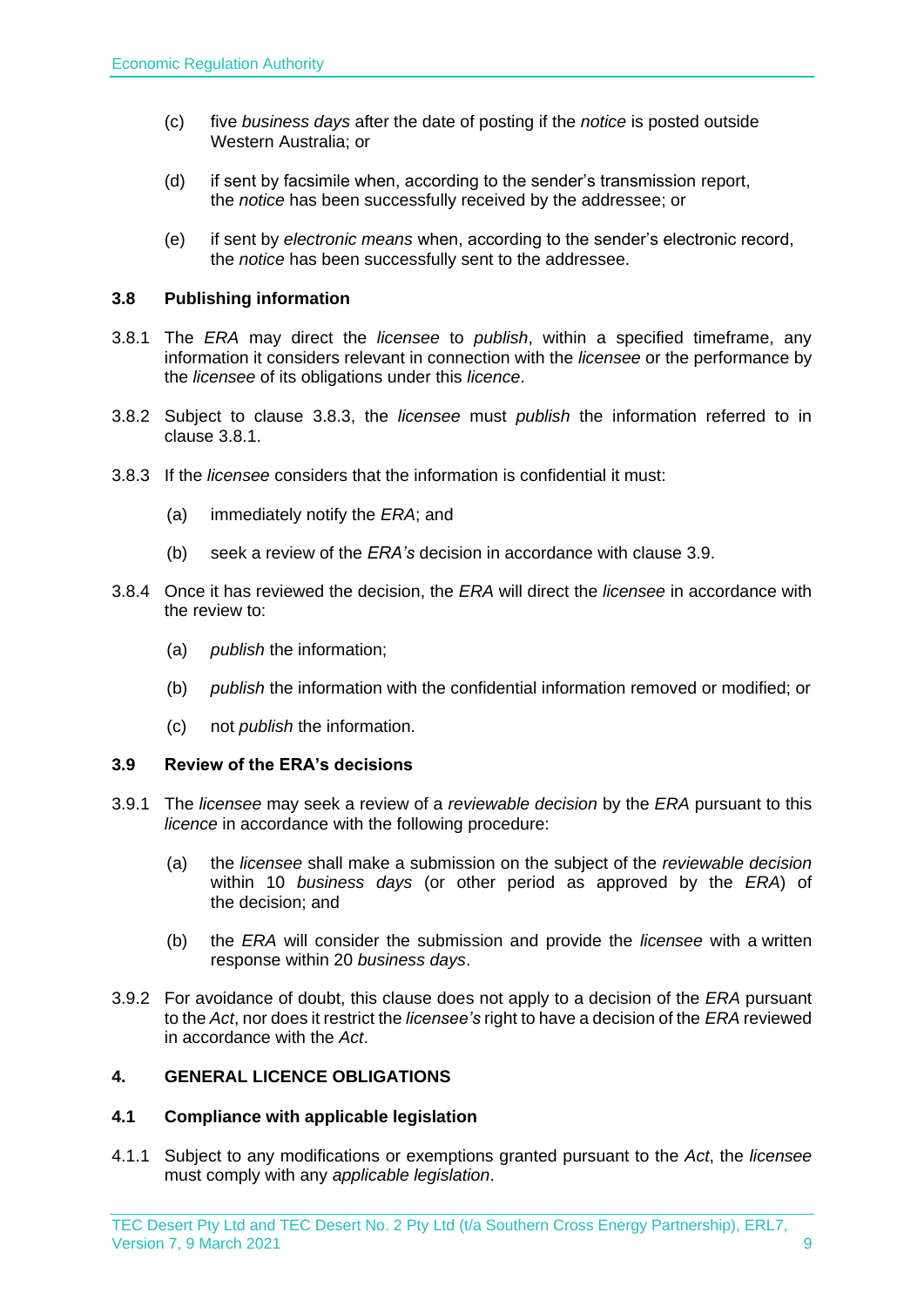#### <span id="page-9-0"></span>**4.2 Fees**

4.2.1 The *licensee* must pay the applicable fees and charges in accordance with the *Regulations*.

#### <span id="page-9-1"></span>**4.3 Accounting records [Schedule 1 of the Act]**

4.3.1 The *licensee* and any *related body corporate* must maintain accounting records that comply with standards issued by the Australian Accounting Standards Board or equivalent International Accounting Standards.

#### <span id="page-9-2"></span>**4.4 Reporting a change in circumstances**

- 4.4.1 The *licensee* must report to the *ERA*:
	- (a) if the *licensee* is under external administration as defined by the *Corporations Act 2001 (Cwth)* within 2 *business days* of such external administration occurring; or
	- (b) if the *licensee*:
		- (i) experiences a change in the *licensee's* corporate, financial or technical circumstances upon which this *licence* was granted; and
		- (ii) the change may materially affect the *licensee's* ability to perform its obligations under this *licence*,

within 10 *business days* of the change occurring; or

- (c) if the:
	- (i) *licensee's* name;
	- (ii) *licensee's* ABN; or
	- (iii) *licensee's* address,

changes, within 10 *business days* of the change occurring.

#### <span id="page-9-3"></span>**4.5 Provision of information [Schedule 1 of the Act]**

4.5.1 The *licensee* must provide to the *ERA,* in the manner and form described by the *ERA, specified* information on any matter relevant to the operation or enforcement of the *licence*, the operation of the licensing scheme provided for in Part 2 of the *Act*, or the performance of the *ERA's* functions under that Part.

#### <span id="page-9-4"></span>**5. AUDITS AND PERFORMANCE REPORTING OBLIGATIONS**

#### <span id="page-9-5"></span>**5.1 Asset management system [Section 14 of the Act]**

Not Used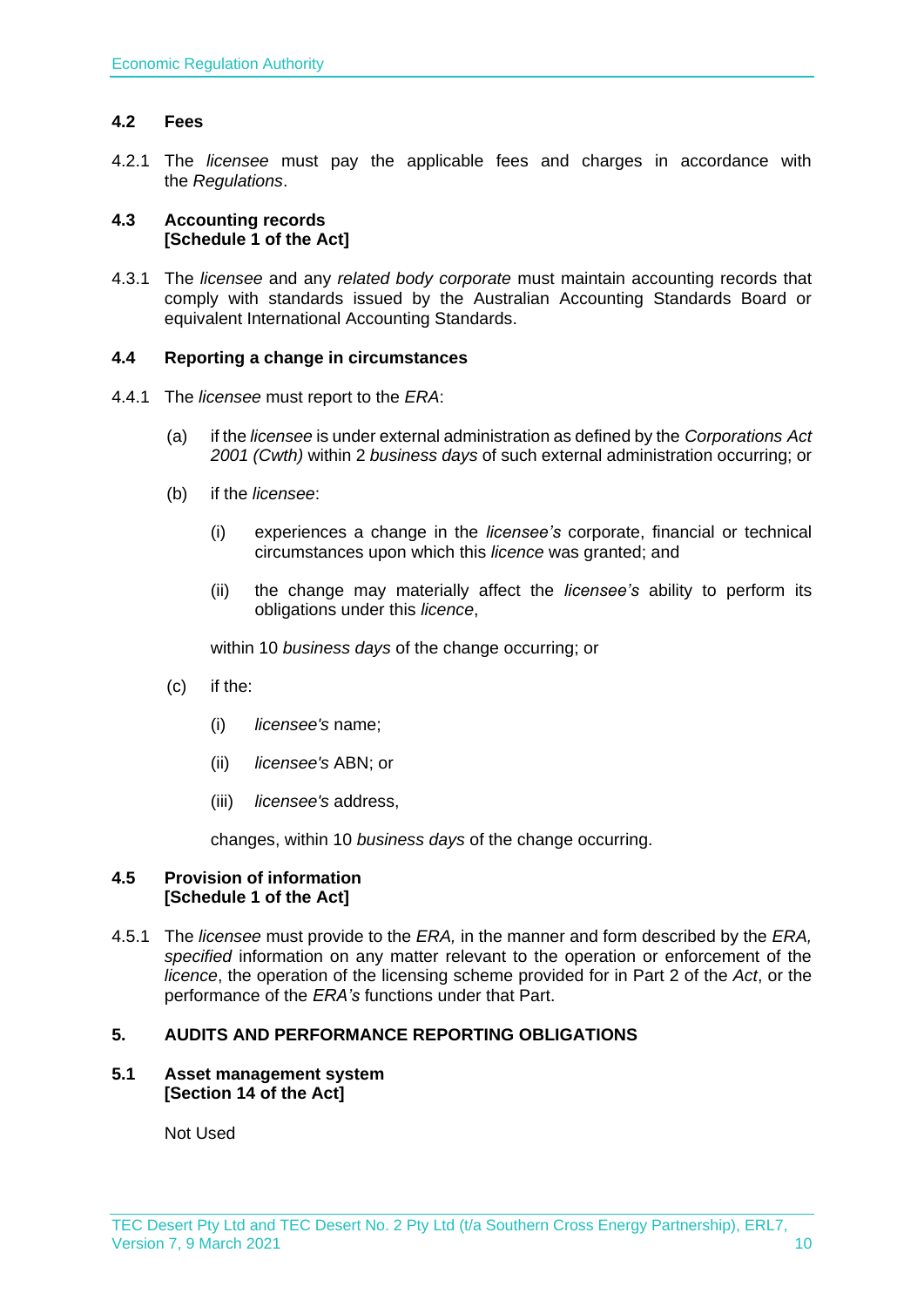#### <span id="page-10-0"></span>**5.2 Individual performance standards**

- 5.2.1 Performance standards are contained in *applicable legislation*.
- 5.2.2 The *ERA* may prescribe *individual performance standards* applying to the *licensee* in respect of the *licensee's* obligations under this *licence* or the *applicable legislation*.
- 5.2.3 Before approving any *individual performance standards* under this clause, the *ERA* will:
	- (a) provide the *licensee* with a copy of the proposed *individual performance standards*;
	- (b) allow 15 *business days* for the *licensee* to make submissions on the proposed *individual performance standards*; and
	- (c) take into consideration those submissions.
- 5.2.4 Once approved by the *ERA*, the *individual performance standards* are included as additional terms and conditions to this *licence*.

#### <span id="page-10-1"></span>**5.3 Performance audit [Section 13 of the Act]**

- 5.3.1 The *licensee* must, unless otherwise notified in writing by the *ERA*, provide the *ERA* with a *performance audit* within 24 months after the *commencement date*, and every 24 months thereafter.
- 5.3.2 The *licensee* must comply, and must require the *licensee's* auditor to comply, with the *ERA's* standard audit guidelines.
- 5.3.3 The *licensee* may seek a review of any of the requirements of the *ERA*'s standard audit guidelines in accordance with clause 3.9.
- 5.3.4 The *performance audit* must be conducted by an independent auditor approved by the *ERA*. If the *licensee* fails to nominate an auditor within one month of the date that the *performance audit* was due, or the auditor nominated by the *licensee* is rejected on two successive occasions by the *ERA*, the *ERA* may choose an independent auditor to conduct the *performance audit*.

#### <span id="page-10-2"></span>**6. CUSTOMERS**

<span id="page-10-3"></span>**6.1 Approved Scheme [Section 101 of the Act]**

Not Used

<span id="page-10-4"></span>**6.2 Determination of Default Supplier** 

Not Used

<span id="page-10-5"></span>**6.3 Marketers**

Not Used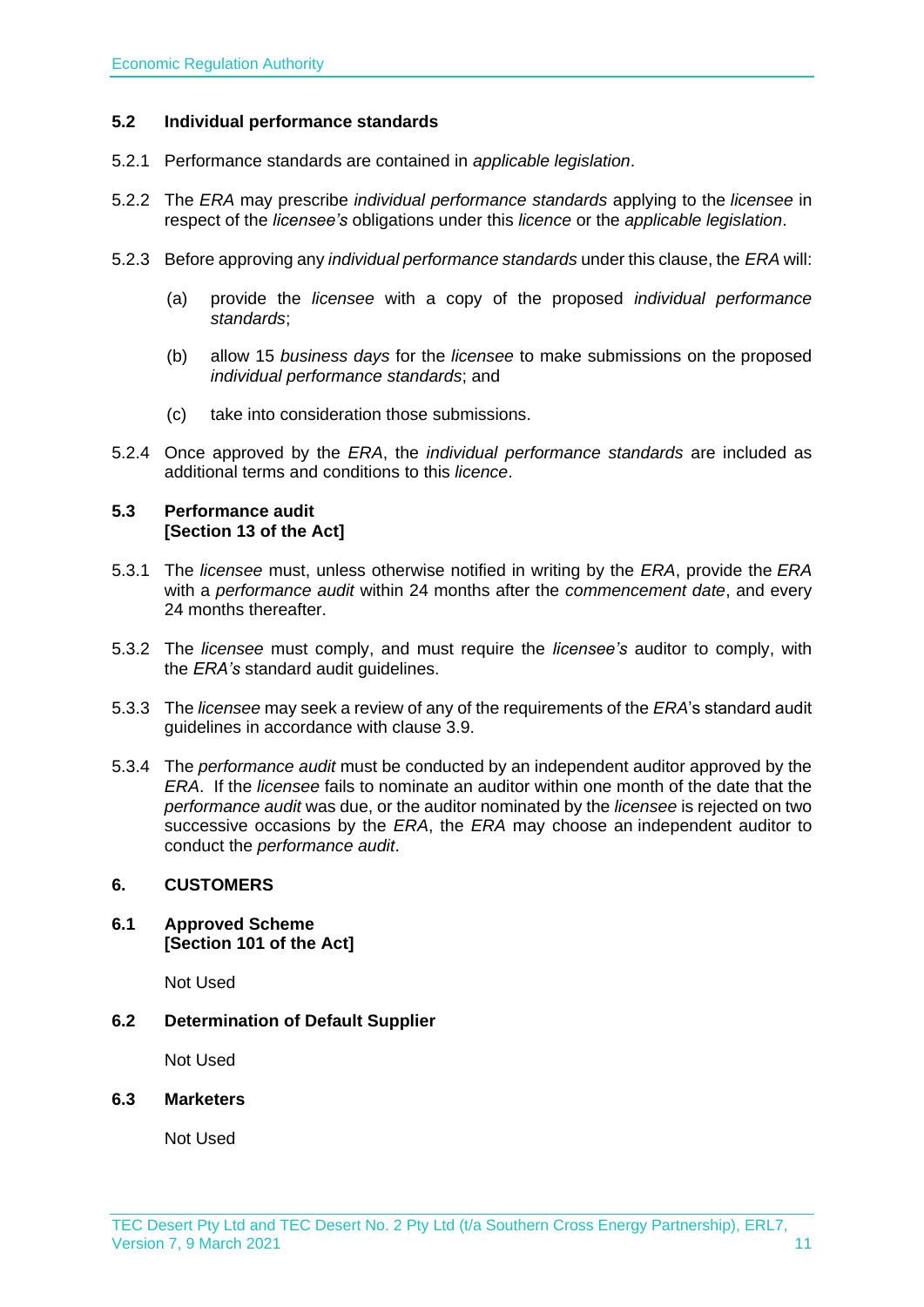#### <span id="page-11-0"></span>**6.4 Customer Contracts [Section 54 of the Act]**

Not Used

#### <span id="page-11-1"></span>**6.5 Amending the Standard Form Contract [Section 52 of the Act]**

Not Used

#### <span id="page-11-2"></span>**6.6 Directions by the ERA to amend Standard Form Contract [Section 53 of the Act]**

Not Used

#### <span id="page-11-3"></span>**6.7 Supplier of Last Resort [Section 76 of the Act]**

6.7.1 If the *licensee* is designated a *supplier of last resort* under the *Act,* the *licensee* must perform the functions of the *supplier of last resort.* 

#### <span id="page-11-4"></span>**6.8 Notification of Default Supply**

Not Used

#### <span id="page-11-5"></span>**6.9 Priority Restoration Register**

Not Used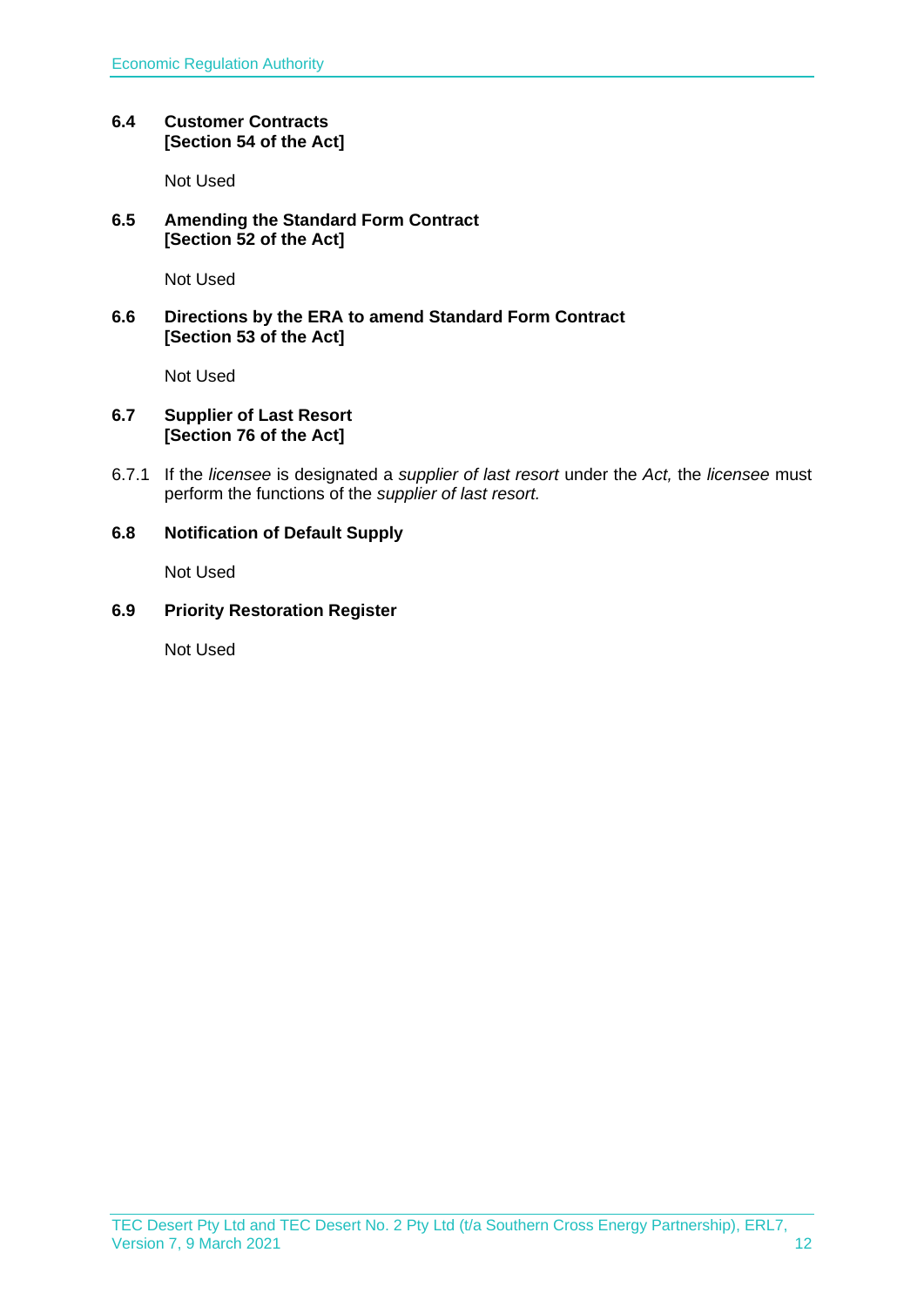### <span id="page-12-0"></span>**Schedule 1 – Additional Licence Clauses**

#### **1. Compliance with the Electricity (Customer Transfer) Code 2016**

- $1.1$ Despite clause 4.1 of the *licence*, the *licensee* is not required to comply with the *Electricity Industry (Customer Transfer) Code 2016* as long as the *licensee* is the only retailer selling *electricity* transported through the *distribution system* or *transmission system* (as the case may be).
- $1.2$ The *licensee* must notify the *ERA* within 10 business days of the *licensee* becoming aware that there is more than one retailer selling *electricity* transported through the *distribution system* or *transmission system* that is also being used by the *licensee*.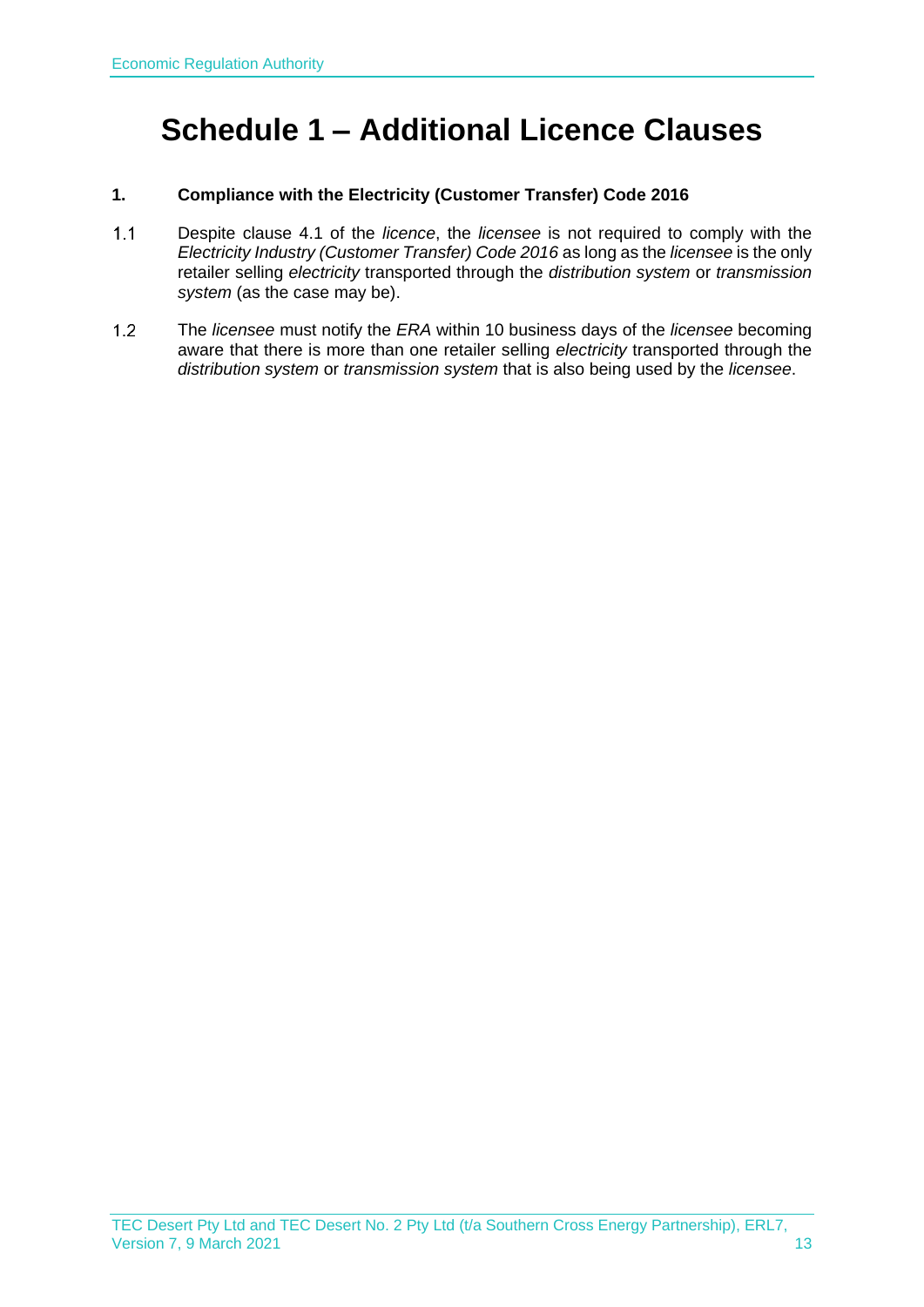## <span id="page-13-0"></span>**Schedule 2 – Licence Area Plans**